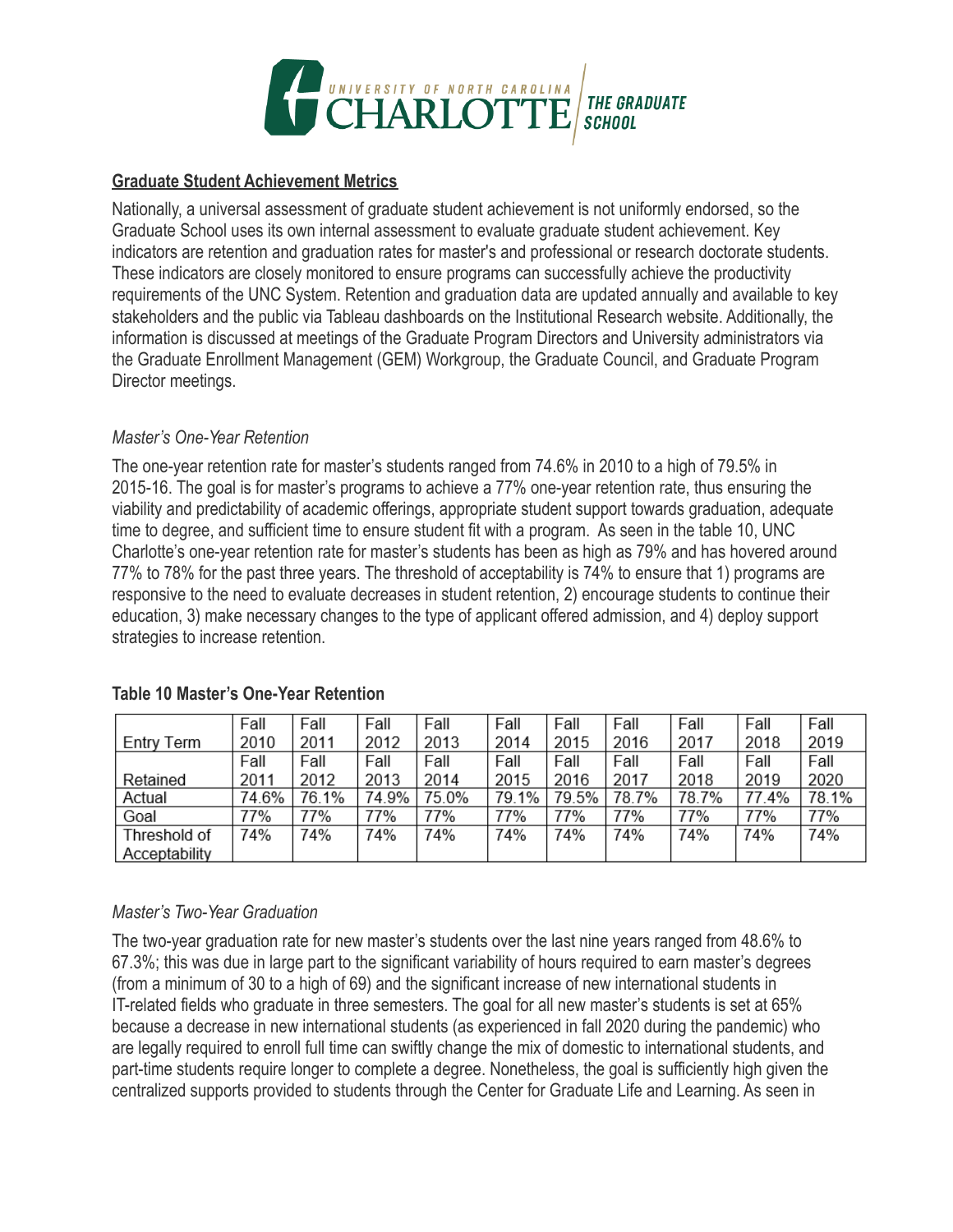the table 11, the two-year graduation goal was achieved with all cohorts. The threshold of acceptability is 50% to allow flexibility for program growth that primarily supports part time enrolled students, while also simultaneously supporting retention to graduation.

| Entry Term    | Fall<br>2010 | Fall<br>2011 | Fall<br>2012 | Fall<br>2013 | Fall<br>2014 | Fall<br>2015 | Fall<br>2016 | Fall<br>2017 | Fall<br>2018 |
|---------------|--------------|--------------|--------------|--------------|--------------|--------------|--------------|--------------|--------------|
| Two Year      |              |              |              |              |              |              |              |              |              |
| Graduation    |              |              |              |              |              |              |              |              |              |
| Rate          | 48.6%        | 51.2%        | 57.2%        | 63.5%        | 65.8%        | 64.0%        | 67.3%        | 64.4%        | 67.3%        |
| Goal          | 65%          | 65%          | 65%          | 65%          | 65%          | 65%          | 65%          | 65%          | 65%          |
| Threshold of  | 50%          | 50%          | 50%          | 50%          | 50%          | 50%          | 50%          | 50%          | 50%          |
| Acceptability |              |              |              |              |              |              |              |              |              |

## **Table 11 Master's Two-Year Graduation**

# *Master's Four-Year Graduation*

The four-year graduation rate for new master's students ranged from 76% to 87%. The goal is to achieve an 83% graduation rate to ensure students graduate in a timely manner with as little debt as possible, and the program provides adequate supports for students to ensure timely progress to the degree. As seen in the table 12, the four-year graduation rate for new master's students has been achieved since 2013.The threshold of acceptability is 80% given that some programs support students whose ability to continue is dictated by career constraints (job transfers), availability of funding or lack of it (tuition support and stipend compensation), employment, and economics (recessions, student debt loads, and industry/business/education hiring trends). Any rate under 80% should necessarily trigger a program to closely evaluate student attrition and make changes to increase retention to graduation.

|  |  |  | <b>Table 12 Master's Four-Year Graduation</b> |
|--|--|--|-----------------------------------------------|
|--|--|--|-----------------------------------------------|

| Fall<br>2010 | Fall<br>2011 | Fall<br>2012 | Fall<br>2013 | Fall<br>2014 | Fall<br>2015 | Fall<br>2016 |
|--------------|--------------|--------------|--------------|--------------|--------------|--------------|
| 76.0%        | 80.1%        | 80.4%        | 85.0%        |              | 85.5%        | 87.0%        |
| 83%          | 83%          | 83%          | 83%          | 83%          | 83%          | 83%          |
| 80%          | 80%          | 80%          | 80%          | 80%          | 80%          | 80%          |
|              |              |              |              |              | 84.7%        |              |

# *Research Doctoral One-Year Retention*

The one-year retention rate for students in research doctoral programs ranged from 85.3% in 2010 to a high of 92% in 2011.The goal for all research doctoral programs is to achieve an 85% one-year retention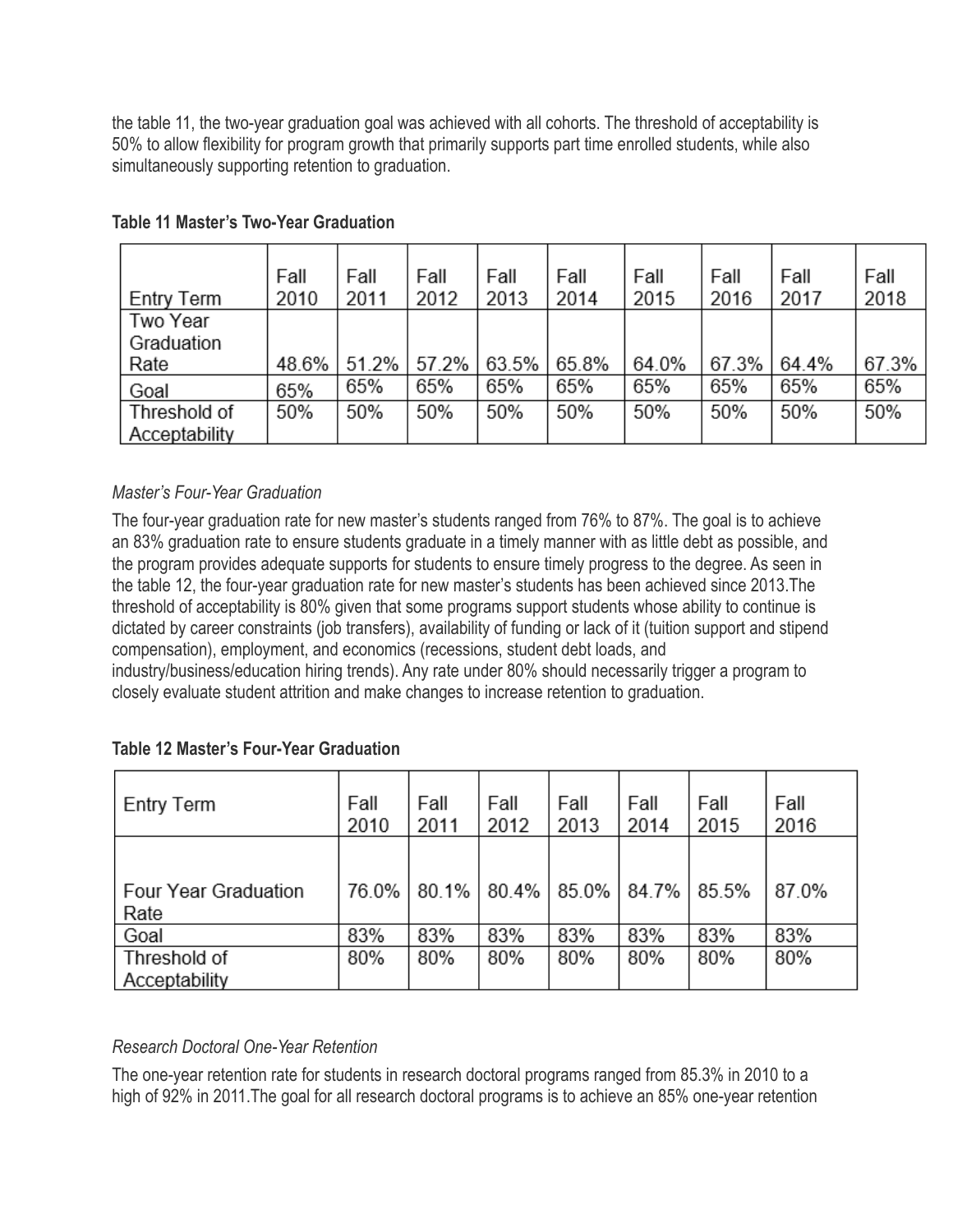rate, thus ensuring viability for the academic program itself and predictability of academic offerings, funding packages, appropriate student supports to graduation, adequate time to degree, and sufficient resources to support faculty on research and teaching efforts. As seen in the table 13, UNC Charlotte's one-year retention rate for doctoral students has hovered between 85% to 90%. The threshold of acceptability is 83% to trigger programs to 1) evaluate reasons for a decrease in student retention, 2) encourage students to continue their study, 3) make necessary modifications to the type of applicant offered admission, and 4) deploy support strategies to increase student success and retention.

|               | Fall  | Fall  | Fall  | Fall  | Fall  | Fall  | Fall  | Fall  | Fall  | Fall  |
|---------------|-------|-------|-------|-------|-------|-------|-------|-------|-------|-------|
|               |       |       |       |       |       |       |       |       |       |       |
| Entry Term    | 2010  | 2011  | 2012  | 2013  | 2014  | 2015  | 2016  | 2017  | 2018  | 2019  |
|               |       |       |       |       |       |       |       |       |       |       |
| New Cohort    | 170   | 137   | 163   | 155   | 166   | 171   | 170   | 185   | 186   | 210   |
|               | Fall  | Fall  | Fall  | Fall  | Fall  | Fall  | Fall  | Fall  | Fall  | Fall  |
| Retained      | 2011  | 2012  | 2013  | 2014  | 2015  | 2016  | 2017  | 2018  | 2019  | 2020  |
| Actual        | 85.3% | 92.0% | 86.5% | 85.8% | 88.0% | 90.0% | 85.9% | 89.7% | 90.9% | 89.0% |
| Goal          | 85%   | 85%   | 85%   | 85%   | 85%   | 85%   | 85%   | 85%   | 85%   | 85%   |
| Threshold of  | 83%   | 83%   | 83%   | 83%   | 83%   | 83%   | 83%   | 83%   | 83%   | 83%   |
| Acceptability |       |       |       |       |       |       |       |       |       |       |

#### **Table 13 Research Doctoral One-Year Retention**

### *Research Doctoral Five-Year Graduation*

The five-year graduation rate for doctoral students ranged from a low of 30% in 2010 to 51.2% in 2014. The goal for all research doctoral students is set at 42%, understanding that the number of hours required to earn a doctoral degree at UNC Charlotte varies based on whether students enroll as advanced standing having enrolled with an earned master's degree, competition from business and industry as exemplary students are recruited (back) to the workforce, and variations in time to degree given the nature of independent research and the time required to complete it and complete the dissertation. The overall graduation rate per year depends on students' ability to generate sufficient research to successfully defend their final paper, as well as the number of students enrolled across the 22 research programs. Programs like the Ph.D. in Curriculum and Instructure enroll a large number of students on a part-time basis, so higher numbers of part-time students extend the time to degree. As seen in the table 14, UNC Charlotte's five-year graduation rate for doctoral students rarely exceeds 40%. Even though students are only guaranteed funding for five years, faculty regularly support students on extramural dollars to continue their research. The threshold of acceptability is 39% to ensure programs pay close attention to student milestones, funding availability, student debt, and structural systems put in place to successfully mentor doctoral students through to graduation, particularly once students are complete except for the dissertation.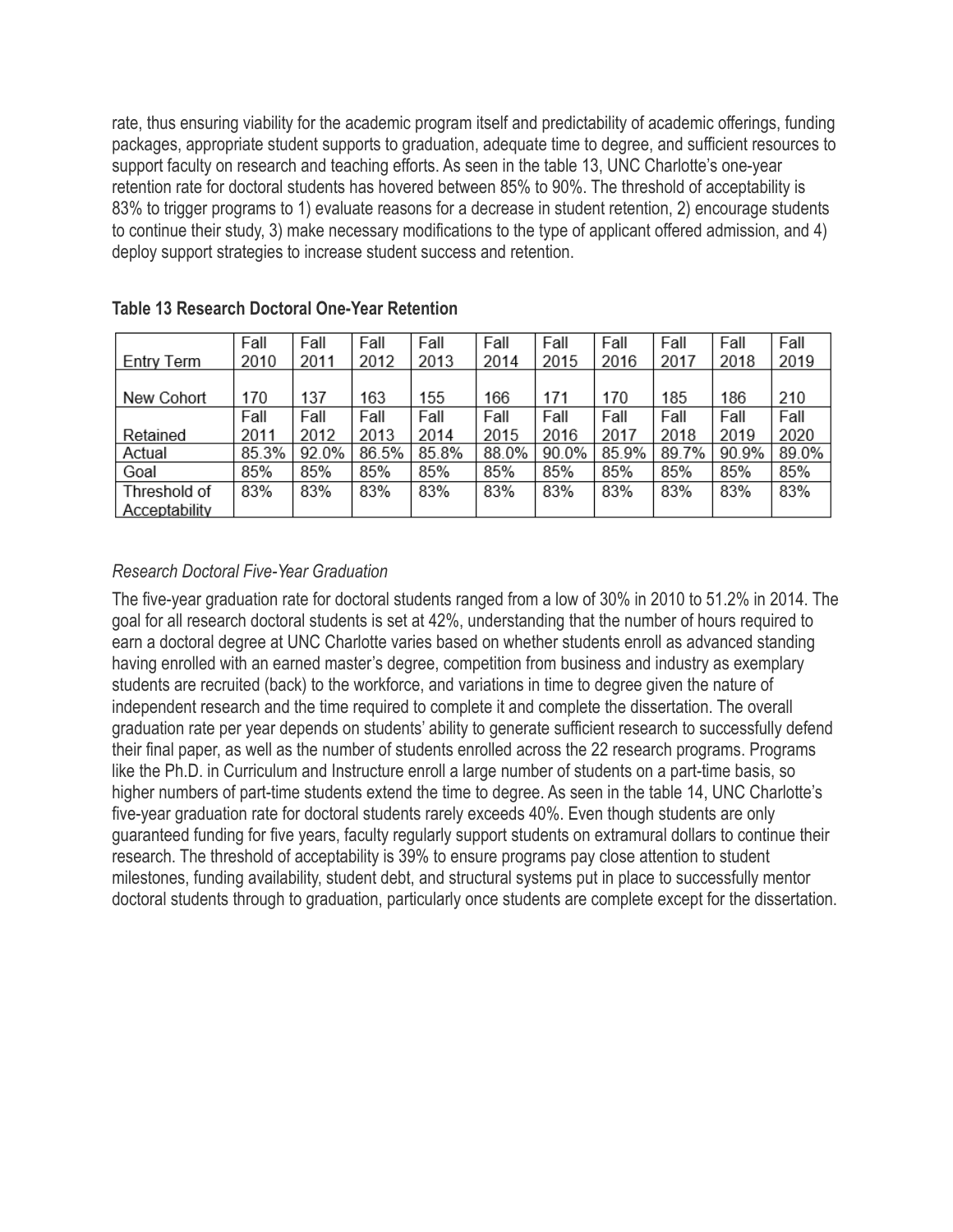| <b>Entry Term</b> | Fall<br>2010 | Fall<br>2011 | Fall<br>2012 | Fall<br>2013 | Fall<br>2014 | Fall<br>2015 |
|-------------------|--------------|--------------|--------------|--------------|--------------|--------------|
| Five Year         |              |              |              |              |              |              |
| Graduation        |              |              |              |              |              |              |
| Rate              | 30.0%        | 40.1%        | 39.3%        | 38.1%        | 51.2%        | 39.8%        |
| Goal              | 42%          | 42%          | 42%          | 42%          | 42%          | 42%          |
| Threshold of      | 39%          | 39%          | 39%          | 39%          | 39%          | 39%          |
| Acceptability     |              |              |              |              |              |              |

### **Table 14 Research Doctoral Five-Year Graduation**

### *Research Doctoral Nine-Year Graduation*

As shown in table 15, the nine-year graduation rate for research doctoral students ranged from 62.9% to 69.3%. The goal is to achieve a 65% graduation rate for research doctoral students, an ambitious but reasonable goal given the amount of (funding) support provided to full-time enrolled doctoral students. The threshold of acceptability is 57% to ensure programs adequately and methodically evaluate program structures, support systems, and student feedback to eliminate barriers to completion and support and encourage students to graduate using intentional milestones and student success metrics.

### **Table 15 Research Doctoral Nine-Year Graduation**

| Entry Term                 | Fall 2010 | <b>Fall 2011</b> |
|----------------------------|-----------|------------------|
| Nine Year Graduation Rate  | 629%      | 69.3%            |
| Goal                       | 65%       | 65%              |
| Threshold of Acceptability | 57%       | 57%              |

#### *Professional Doctoral One-Year Retention*

The one-year retention rate for students in research doctoral programs ranged from 80% in 2016 to a high of 100% in 2015. The goal for all professional doctoral programs is to achieve an 85% one-year retention rate, thus ensuring viability for the program itself and predictability of academic offerings, funding packages, student supports to graduation, adequate time to degree, and sufficient resources to support faculty on research efforts. As seen in the table 16, UNC Charlotte's one-year retention rate met the set goal. The threshold of acceptability is 80% so programs are triggered to 1) evaluate reasons for a decrease in student retention, 2) encourage students to continue their study if appropriate, 3) make necessary modifications to the type of students offered admission if needed, and 4) deploy support strategies to increase student success, satisfaction, and retention.

*Note that information is not provided where the new cohort size was less than six students.*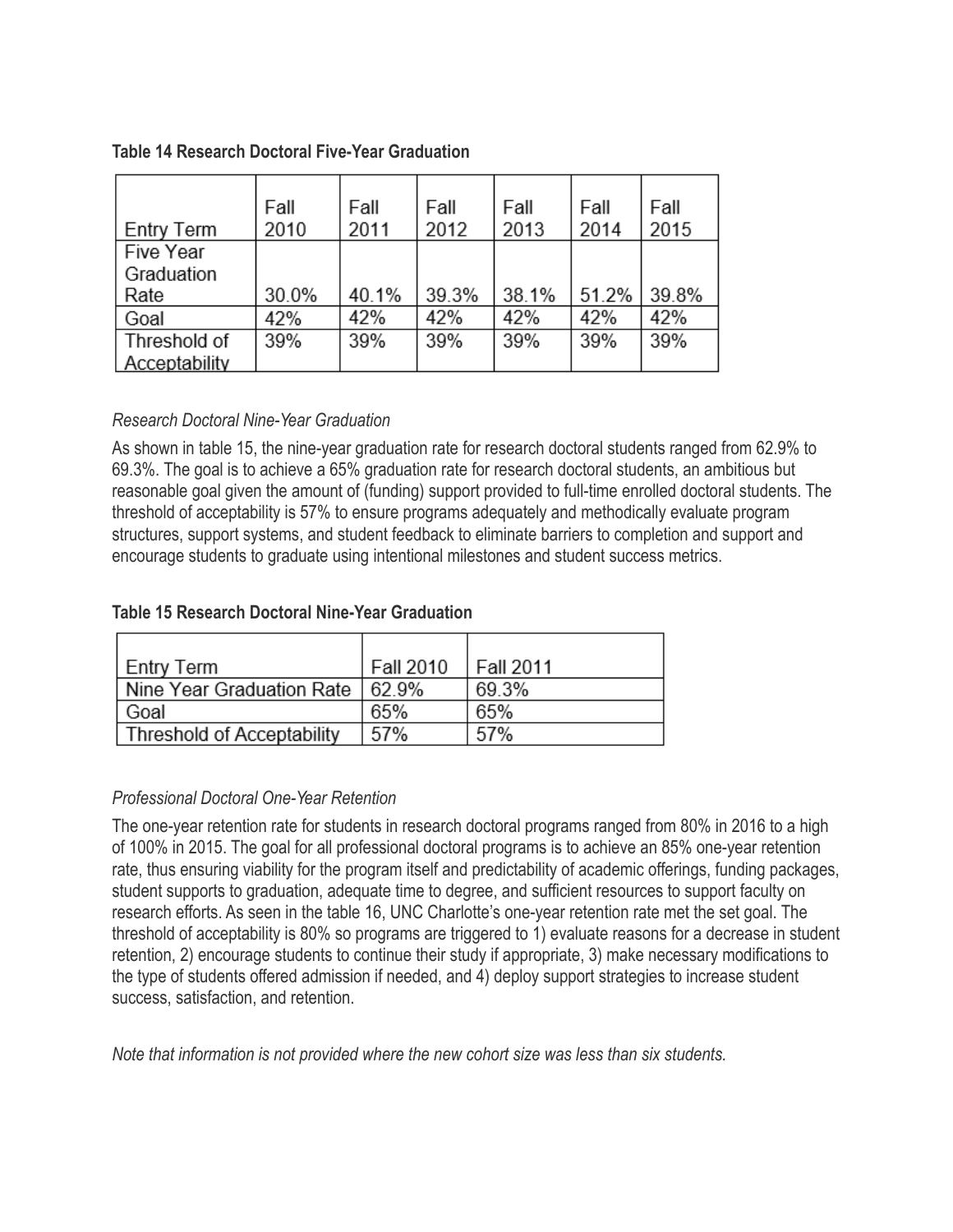| <b>Entry Term</b> |      |      |      |     |       | Fall 2013 Fall 2014 Fall 2015 Fall 2016 Fall 2017 Fall 2018 Fall 2019       |       |
|-------------------|------|------|------|-----|-------|-----------------------------------------------------------------------------|-------|
| Retained          |      |      |      |     |       | Fall 2014  Fall 2015  Fall 2016  Fall 2017  Fall 2018  Fall 2019  Fall 2020 |       |
| Actual            | 100% | ln/a | 100% | 80% | 85.3% | 87.2%                                                                       | 84.8% |
| Goal              | 85%  | 85%  | 85%  | 85% | 85%   | 85%                                                                         | 85%   |
| Threshold of      | 80%  | 80%  | 80%  | 80% | 80%   | 80%                                                                         | 80%   |
| Acceptability     |      |      |      |     |       |                                                                             |       |

## **Table 16 Professional Doctoral One-Year Retention**

# *Professional Doctoral Three-Year Graduation*

As shown in table 17, the three-year graduation rate for new professional doctoral students ranged from a low of 80% in 2016 to a high of 100% in 2015. The goal for all new professional doctoral students is set at 80%, understanding that both the DNP and the DBA are offered as professional doctorate programs and students are generally expected to complete the programs in three years. Students typically are working professionals who move through the academic programs as cohorts, which encourages them to make timely progress to graduation. The exception to this is the DNP: Nurse Anesthesia program where the students complete the program as a cohort but do not work outside of the program. The University met its set goal but provisions for a bit of leeway were given since some students took leave and extend their time to degree. The threshold of acceptability is 75% so that programs can quickly understand the need to evaluate barriers to graduation and institute student success measures to improve the time to degree.

*Note that information is not provided where the new cohort size was less than six students.*

|                        | Fall | Fall | Fall | Fall | Fall  |
|------------------------|------|------|------|------|-------|
| <b>Entry Term</b>      | 2013 | 2014 | 2015 | 2016 | 2017  |
| <b>Three Year</b>      |      |      |      |      |       |
| <b>Graduation Rate</b> | 83%  | n/a  | 100% | 80%  | 82.4% |
| Goal                   | 80%  | 80%  | 80%  | 80%  | 80%   |
| Threshold of           | 75%  | 75%  | 75%  | 75%  | 75%   |
| Acceptability          |      |      |      |      |       |

# **Table 17 Professional Doctoral Three-Year Graduation**

# *Professional Doctoral Nine-Year Graduation*

The goal for professional doctoral students is 80%, and the rates shown in table 18 indicate that programs are poised to meet or exceed the goal. The 80% goal reflects the variability in professional doctoral programs offered at Charlotte, most of which cater to full time working professionals whose careers may either augment or occasionally prevent a timely graduation. The threshold of acceptability is 78% to reflect the need for programs to quickly evaluate program structures, support systems, and student feedback to eliminate barriers to completion, and both support and encourage students to graduate using intentional milestones and student success metrics. Given the shorter time to degree expected of students in